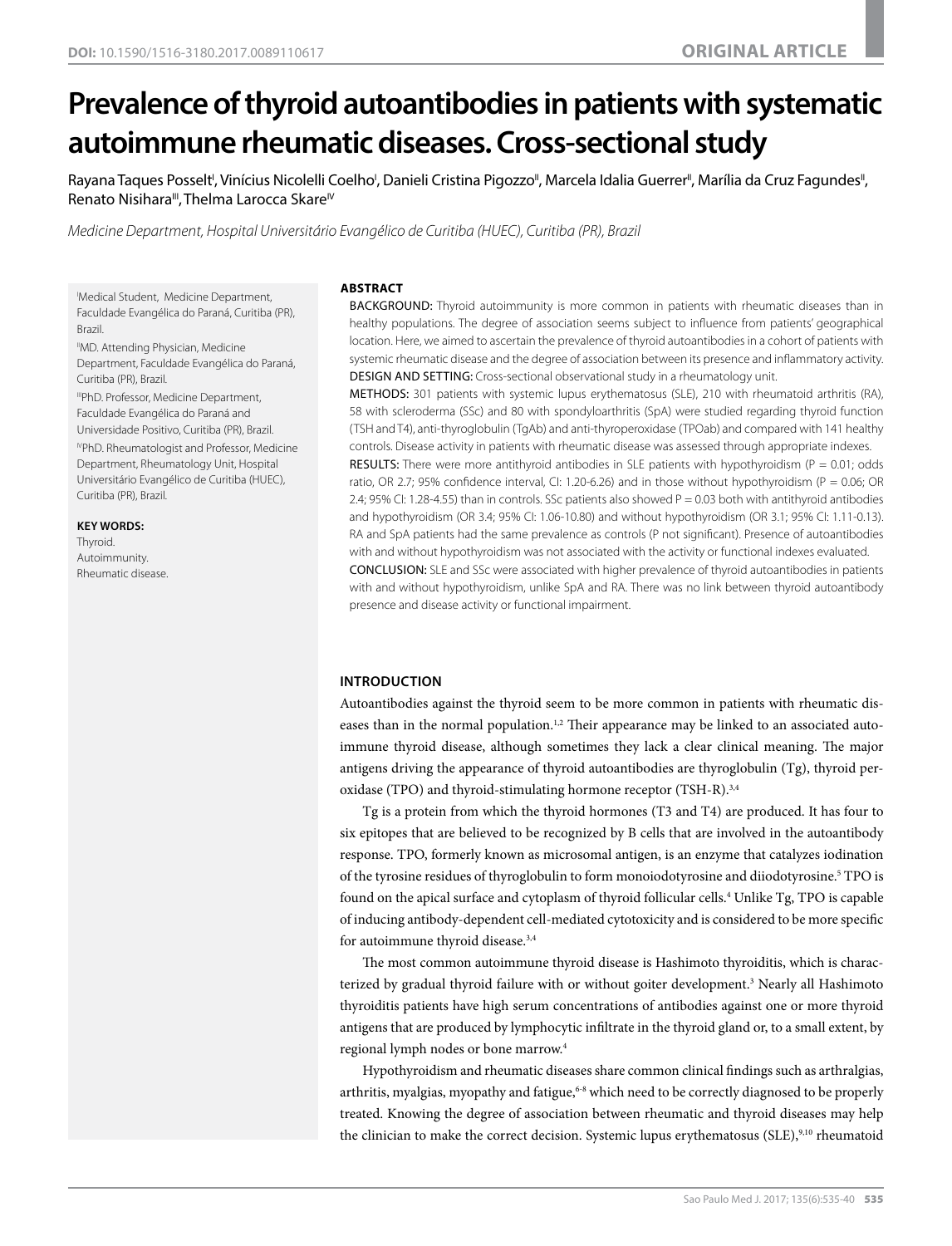arthritis (RA),<sup>11-12</sup> scleroderma (SSc),<sup>13,14</sup> Sjögren's syndrome<sup>15</sup> and spondyloarthritis (SpA)<sup>16</sup> have been associated with increased presence of Hashimoto thyroiditis and/or thyroid autoantibodies. However, the degree of such associations seems to be different according to the sample studied, given that both rheumatic and thyroid diseases are influenced by genetic background and exposure to environment triggers. Moreover, iodine intake is another variable to be taken into account.<sup>5,17</sup> Also, in some of the rheumatic diseases mentioned, such as SpA and SSc, studies in this context are scarce.

In the present study, we aimed to estimate the prevalence of thyroid autoantibodies among patients with systemic rheumatic disease (SLE, RA, SSc and SpA) and its association with disease activity and functional impairment.

# **METHODS**

This was a cross-sectional observational study with a convenience sample, conducted in a single rheumatology unit. The study had previously been approved by the local Research Ethics Committee. All the individuals included signed a consent statement.

Participants in this study presented rheumatic disease in which the onset was after they had reached 16 years of age. To be included, SLE patients needed to fulfill at least four of the classification criteria for SLE published by the American College of Rheumatology (ACR) in 1997.18 RA patients needed to have at least four of the 1987 classification criteria from the ACR.<sup>19</sup> SSc patients needed to achieve at least nine points in the ACR/2013 (EULAR) classification criteria.20 SpA patients needed to fulfill the criteria of the Assessment of SpondyloArthritis International Society (ASAS).<sup>21</sup>

All patients were recruited in a single rheumatology unit according to arrival order for routine consultations and willingness to participate in the study, during a two-year period.

The patients' medical files were reviewed for demographic, clinical and treatment data. Blood samples were collected to determine the TSH, T4 and antithyroid antibody levels. The reference values for TSH ranged from 0.4 to 5.0 mU/l and free T4 from 4.5 to 12.0 μg/dl, and both were measured by means of chemiluminescence (Architect, Abbott). Patients were considered to have hypothyroidism when TSH was > 5.0 mU/ml and free T4 < 4.5 μg/dl or when they were using thyroid replacement therapy. Serum autoantibody levels for Tg and TPO were determined by means of immunometric assays (INOVA-KIT, Quanta Lite, Inova Diagnostics, San Diego, CA, USA). Test results were considered positive if the levels were > 50 IU/ml for TPOab (antithyroid peroxidase antibodies) and > 325 IU/ml for TgAb (antithyroglobulin antibody), as specified by the manufacturer.

At the time of blood collection, the SLE patients' disease activity and cumulative damage index was determined through the SLE disease activity index (SEDAI)<sup>22</sup> and the Systemic Lupus International Collaborating Clinics/American College of Rheumatology damage index (SLIIC/ACR),<sup>23</sup> respectively. For RA patients, the Disease Activity Score-28 using the erythrocyte sedimentation rate (DAS28-ESR)24 and the Health Assessment Questionnaire (HAQ)25 were used to quantify disease activity and the corresponding functional status. For SpA patients, data from the Bath Ankylosing Spondylitis Disease Activity Index (BASDAI)<sup>21</sup> and the Bath Ankylosing Spondylitis Functional Index (BASFI)<sup>21</sup> were gathered. For SSc patients, the Rodnan modified index (Rodnan-m)<sup>26</sup> was measured to evaluate the degree of skin involvement, and the Medsger index<sup>27</sup> to evaluate the degree of systemic involvement.

Patients from gynecology and ophthalmology units, without known inflammatory or autoimmune disease, were included as controls. They were included according to the order in which they arrived for consultations and according to whether they were willing to participate in the study. To be included, these individuals needed to live in the same geographical area as the patients. The patients and controls were from the same hospital, which only attends patients through the Brazilian National Health System.

The data were gathered into frequency and contingency tables. Rheumatic disease patients with thyroid autoantibodies were evaluated in two main groups: those with anti-TPO antibodies and hypothyroidism (who possibly presented Hashimoto thyroiditis) and those with antibodies without thyroid dysfunction (who possibly presented polyclonal activation of B cells). Logistic regression models were built to study associations between rheumatic diseases and (a) positivity for anti-TPO antibodies with hypothyroidism and (b) positivity for antithyroid antibodies without hypothyroidism (individuals who were negative for antithyroid antibodies were the reference group). The models were adjusted for age, gender and tobacco exposure, since these might affect the prevalence of thyroid autoimmunity.17 Positivity for or absence of thyroid autoantibodies was used as the dependent variable. Comparisons of activity and harm indexes for rheumatic diseases according to the presence of antithyroid antibodies were made using the unpaired t test, or the Mann-Whitney test for pairs of samples, or one-way analysis of variance (ANOVA) and the Kruskal-Wallis test for groups of three samples, according to data distribution. The significance level used was 5%.

## **RESULTS**

As shown in **Table 1**, a total of 649 individuals with rheumatic diseases were included: 301 patients with SLE; 210 with RA (61% seropositive); 58 patients with SSc (62% limited, 32.8% diffuse form and 5.2% sine scleroderma); and 80 patients with SpA (66.2% with ankylosing spondylitis, 11.2% with psoriatic arthritis and 22.5% with other forms). Over the study period, 141 controls were included. **Table 1** also demonstrates that SLE and SSc patients had higher prevalence of antithyroid antibodies, either with or without hypothyroidism.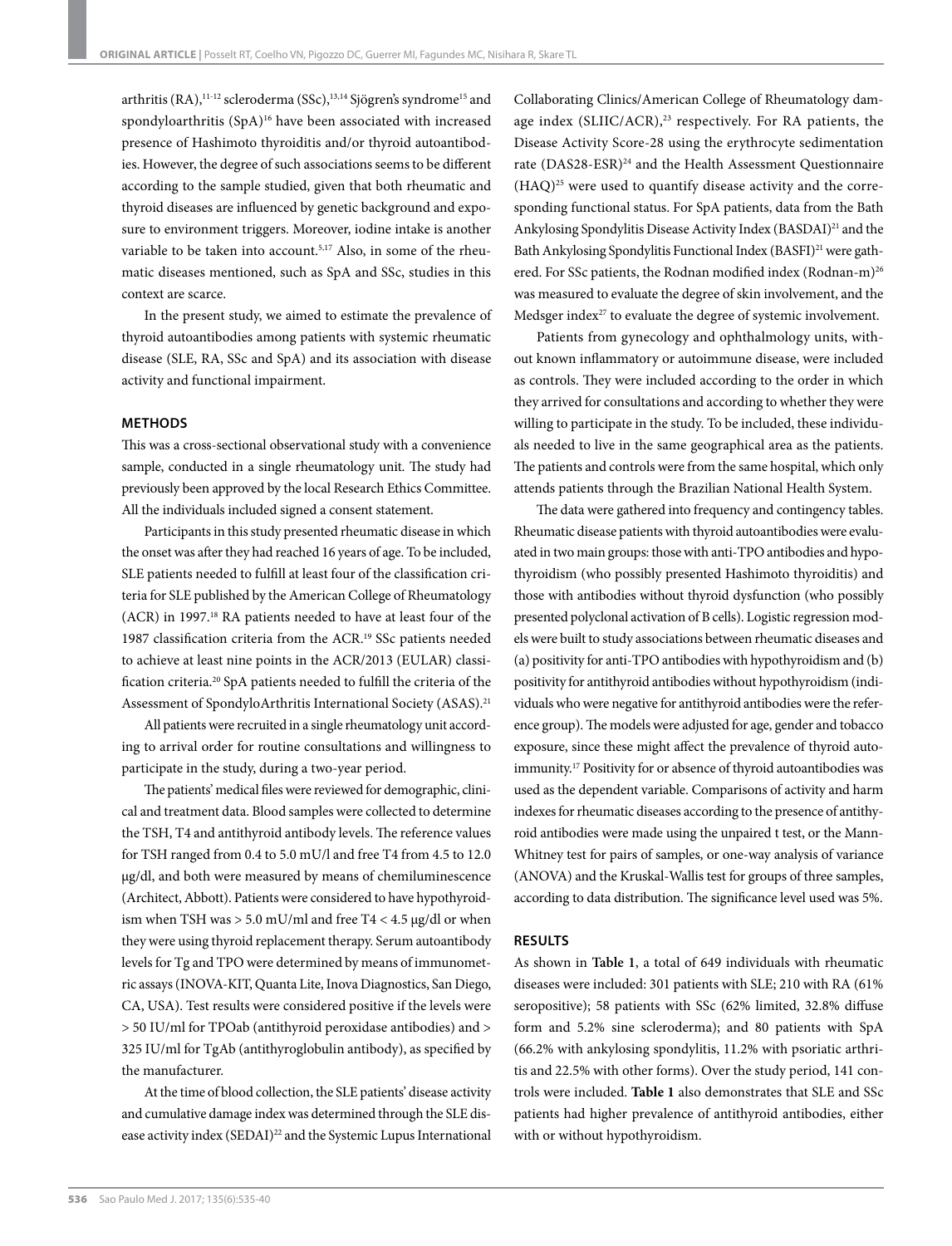# **Table 2** shows a comparison of prevalences of presence of TPO autoantibodies with hypothyroidism (presumably Hashimoto thyroiditis) and presence of autoantibodies (TPO and/or Tg) without hypothyroidism (most likely with polyclonal activation of B cell) among rheumatic disease patients, in relation to controls. In **Table 2**, it can be seen that SLE and SSc patients (but not SpA and RA patients) had higher prevalence of antithyroid autoantibodies than that of controls. **Table 3** shows that there was no association between presence of thyroid antibodies and the functional and/or activity indexes of these diseases.

During the period of observation (mean time of  $11.1 \pm 8.9$  years for RA,  $9.8 \pm 6.1$  years for SLE,  $10.4 \pm 8.5$  years for SpA and  $8.8 \pm$ 7.18 years for SSc) none of our patients developed thyroid cancer.

# **DISCUSSION**

Clustering of specific autoimmune diseases such as thyroiditis and systemic autoimmune diseases such as rheumatic diseases in the same patient is commonly noted,<sup>8</sup> although the reasons for these associations are not completely clear. A common genetic background is one of the proposed explanations for this link.<sup>8</sup> Another explanation that has been put forward is that there may have been exposure to a common triggering event such as a pollutant or a viral infection. In this regard, infections due to the Epstein-Barr virus<sup>28</sup> and tobacco exposure<sup>17</sup> have been implicated in both situations.

The results from the present study showed that SLE and SSc patients had greater quantities of antithyroid antibodies with or without hypothyroidism than did healthy controls. This higher prevalence had already been noted in several other studies, as detailed below.

| $\overline{\phantom{0}}$        |             |            |            |             |                 |
|---------------------------------|-------------|------------|------------|-------------|-----------------|
|                                 | <b>SLE</b>  | <b>RA</b>  | <b>SSc</b> | <b>SpA</b>  | <b>Controls</b> |
|                                 | $N = 301$   | $N = 210$  | $N = 58$   | $N = 80$    | $N = 141$       |
| Female gender                   | 282 (93.6%) | 191(90.9%) | 55 (94.8%) | 33 (41.2%)  | 130 (92.1%)     |
| Median age in years (with IQR)  | $42(31-51)$ | 53 (47-61) | 56 (39-61) | 49 (44-57)  | 39 (28.5-52)    |
| Hypothyroidism                  | 49 (16.2%)  | 34 (16.1%) | 16 (27.5%) | 12 (15%)    | 16 (11.3%)      |
| At least one ATA                | 99 (32.8%)  | 41 (19.5%) | 21 (36.2%) | 12(15%)     | 23 (16.3%)      |
| Anti-TPO with hypothyroidism    | 38 (12.6%)  | 24 (11.4%) | 12 (20.6%) | $9(11.2\%)$ | $8(5.6\%)$      |
| Anti-TPO without hypothyroidism | 12 (4.3%)   | $8(3.8\%)$ | $3(5.1\%)$ | 0           | 12 (8.5%)       |
| Anti-Tg without hypothyroidism  | 43 (14.2%)  | $8(3.8\%)$ | $3(5.1\%)$ | 3(3.7%)     | $7(4.9\%)$      |
|                                 |             |            |            |             |                 |

# **Table 1.** Epidemiological data and prevalence of antithyroid antibodies (ATA) in rheumatic disease patients (n = 649)

N = number; IQR = interquartile range; SLE = systemic lupus erythematosus; RA = rheumatoid arthritis; SSc = scleroderma; SpA = spondyloarthritis.  $TPO =$  thyroid peroxidase;  $Tg =$  thyroglobulin.

# **Table 2.** Comparison of the prevalence of hypothyroidism plus TPO antibodies and the prevalence of positivity for thyroid autoantibodies without hypothyroidism, between patients with rheumatic diseases and controls\*

|                              | Anti-TPO with hypothyroidism          | Anti-TPO and/or anti-Tq without hypothyroidism |
|------------------------------|---------------------------------------|------------------------------------------------|
| Systemic lupus erythematosus | $OR = 2.7 (1.20-6.26); P = 0.01$      | $OR = 2.4 (1.28 - 4.55); P = 0.06$             |
| Rheumatoid arthritis         | $OR = 1.7 (0.62 - 4.66)$ ; $P = 0.29$ | $OR = 1.3 (0.56 - 3.00)$ ; $P = 0.53$          |
| Scleroderma                  | $OR = 3.4 (1.06 - 10.80); P = 0.03$   | $OR = 3.1 (1.11 - 0.13)$ ; $P = 0.03$          |
| Spondyloarthritis            | $OR = 1.1 (0.88 - 1.02); P = 0.99$    | $OR = 0.49 (0.05 - 4.05); P = 0.50$            |

\*corrected according to age, gender and tobacco exposure. Individuals who were negative for antithyroid antibodies were the reference group. OR = odds ratio, with 95% confidence interval in parentheses; TPO = thyroid peroxidase; Tg = thyroglobulin.

|  |  |  |  | Table 3. Comparison of activity and functional indexes for rheumatic diseases in patients with and without antithyroid autoantibodies (ATA) |  |
|--|--|--|--|---------------------------------------------------------------------------------------------------------------------------------------------|--|
|--|--|--|--|---------------------------------------------------------------------------------------------------------------------------------------------|--|

|            |                              | <b>Total Sample</b> | Anti-TPO with<br>hypothyroidism | <b>ATA without</b><br>hypothyroidism | <b>Without ATA</b> | P    |
|------------|------------------------------|---------------------|---------------------------------|--------------------------------------|--------------------|------|
| <b>SLE</b> | SLEDAI (median [IQR])        | $0$ [0-2.0]         | $0$ [0-2.0]                     | $0 [0-1.5]$                          | $0$ [0-2.0]        | 0.45 |
|            | SLICC/ACR (median [IQR])     | $2.0$ [1.0-4.0]     | $2.0$ [1.0-3.0]                 | $2$ [1.0-4.0]                        | $2$ [1.0-4.0]      | 0.89 |
| <b>RA</b>  | DAS28-ESR (mean $\pm$ SD)    | $3.7 \pm 1.3$       | $4.2 \pm 1.6$                   | $3.6 \pm 1.1$                        | $3.6 \pm 1.3$      | 0.18 |
|            | HAQ (median [IQR])           | $1.1$ [0.6-1.6]     | $1.2$ [0.6-2.0]                 | $1.0$ [0.5-1.1]                      | $1.1$ [0.5-1.6]    | 0.72 |
| <b>SSc</b> | Rodnan-m                     | $15.0 \pm 10.1$     | $11.1 \pm 9.8$                  | $15.3 \pm 7.4$                       | $15.8 \pm 10.8$    | 0.70 |
|            | Medsger index (median [IQR]) | $5.0$ [4.0-7.7]     | $5.5$ [3.0-9.0]                 | 4 [3.0-7.0]                          | $6[4.0-8.0]$       | 0.43 |
| <b>SpA</b> | BASDAI (mean $\pm$ SD)       | $3.8 \pm 2.4$       | $4.8 \pm 2.6$                   | $*$                                  | $3.7 \pm 2.3$      | 0.20 |
|            | BASFI (mean $\pm$ SD)        | $4.2 \pm 2.7$       | $5.4 \pm 2.8$                   | $\ast$                               | $4.0 \pm 2.7$      | 0.17 |

\*number too low. SLE = systemic lupus erythematosus; SLEDAI (SLE disease activity index); SLIIC/ACR = Systemic Lupus International Collaborating Clinics/ American College of Rheumatology Damage Index; RA = rheumatoid arthritis; DAS28-ESR = disease activity score 28 using erythrocyte sedimentation rate; HAQ = Health Assessment Questionnaire; SSc = Systemic sclerosis; Rodnan m = Rodnan modified; SpA = spondyloarthritis; BASDAI= Bath Ankylosing Spondylitis Disease Activity Index; BASFI= Bath Ankylosing Spondylitis Functional Index. SD = standard deviation; IQR = interquartile range.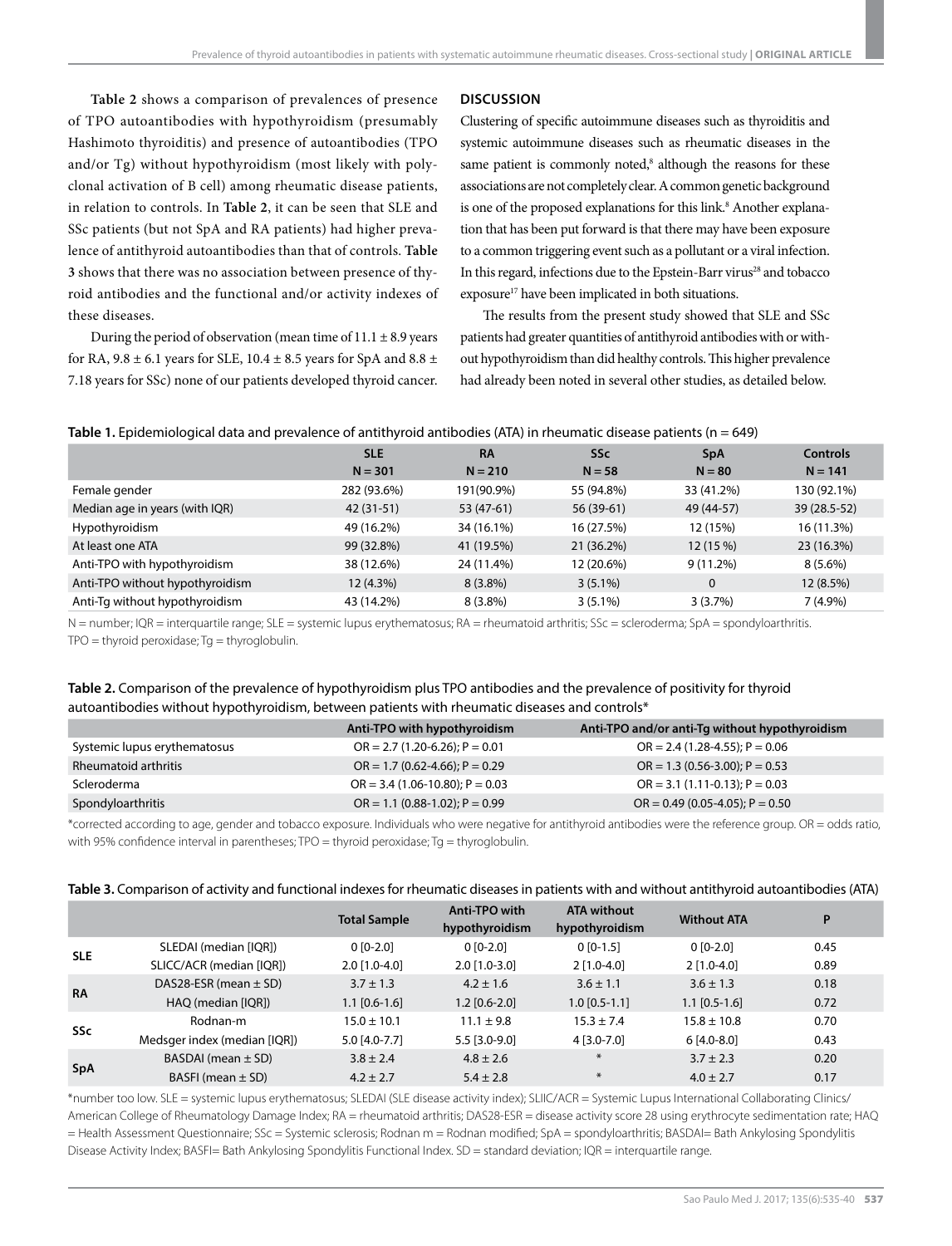Regarding SLE, a Colombian study<sup>5</sup> found that the prevalence of hypothyroidism was 12% in their cohort, thus corroborating our findings. A meta-analysis by Pan et al.<sup>29</sup> showed that their SLE patients were positive for Tg antibodies 2.9 times more frequently and for TPO antibodies 2.2 times frequently than healthy controls. In another study,<sup>30</sup> it was observed that antithyroid antibody levels correlated with serum levels of other antibodies that are characteristic for SLE, such as anti-Sm, ribonucleoprotein (RNP) and dsDNA antibodies. However, those authors did not study the influence of presence of these antibodies on the clinical profile of the disease. Kumar et al.<sup>31</sup> found that the presence of thyroid dysfunction was greater in patients with high degrees of disease activity, as measured using SLEDAI, while other studies had contrary findings.<sup>32,33</sup> We did not find any association either with activity or with the cumulative harm index. However, the disease activity of our SLE patients was quite low, with median SLEDAI of zero.

One interesting finding from the present study, which had already been observed by Viggiano et al.,<sup>34</sup> is that in SLE patients without hypothyroidism, anti-Tg antibodies were more common than anti-TPO antibodies. This outcome was unique to SLE patients, given that it was not found in the other rheumatic diseases studied here. Since anti-Tg antibodies are less specific for autoimmune thyroid disorder,<sup>4</sup> it is possible to assume that their appearance may, at least partially, be due to unspecific polyclonal activation of B cells. Fluctuating levels of antithyroid antibodies over time have been reported in some SLE patients,<sup>32</sup> thus validating this hypothesis. Nevertheless, it is possible that patients with persistently elevated antithyroid antibodies will progress to thyroid disease in the future, considering that these may be found in serum many years before the disease appears.<sup>35</sup>

A profile similar to SLE was found in SSc patients, with higher prevalence of thyroid autoantibodies with or without hypothyroidism than in controls. SSc patients showed a higher odds ratio for the presence of antithyroid antibodies. According to the literature, the percentage of antithyroid antibodies in SSc ranges from 12 to 52%36-41 and the percentage of hypothyroidism from 2.4 to 26%.38,42 A previous study showed that presence of hypothyroidism in SSc patients was associated with higher prevalence of pulmonary hypertension.<sup>13</sup>

It is important to highlight the high prevalence of thyroid autoimmunity in SLE and SSc cases in daily practice, since this is associated with higher prevalence of thyroid cancer.<sup>43,44</sup> High frequency of papillary thyroid cancer in SSc patients in this context was noted by Antonelli et al.<sup>44</sup> They hypothesized that this link could be due to the association of thyroid cancer with the chronic inflammatory process from thyroiditis or to a role played by a common proto-oncogene that activates the pathway of extracellular signal-regulated kinases (ERKs) found in SSc and in thyroid cancer. Tissue fibrosis (the hallmark of SSc) is also linked to

increased rates of tumor appearance.<sup>44</sup> Regarding SLE, findings from a meta-analysis by Zhang et al.<sup>43</sup> that included seven studies revealed that the overall standardized incidence rate for thyroid cancer was 2.2 times higher than in controls. None of our SLE patients has developed thyroid cancer so far.

In the present study, we did not find that thyroid autoantibodies, either with or without thyroid dysfunction, were more common in either RA or SpA than in controls. A study on an Italian population showed high occurrence of thyroid autoantibodies with low prevalence of hormonal alterations.<sup>45</sup> A meta-analysis on the prevalence of thyroid autoantibodies showed that there was increased prevalence of Tg and TPO antibodies, with OR of 3.1 and 2.3 respectively.11 Nevertheless, when a subgroup analysis according to patients' geographical location was done, it showed that the American RA population did not have an increased rate of antithyroid antibodies, thus emphasizing the need for local studies. In addition, El Sheriff et al.<sup>2</sup> found that thyroid disorders were significantly more common in SLE patients (50%) than in RA patients (15%).

Some authors have been unable to link thyroid autoantibodies with any specific clinical profile for RA.<sup>35</sup> Others noted that RA patients who were positive for TPO antibodies showed greater progression of carotid intima media thickness, thus suggesting that this antibody may amplify the cardiovascular risk in this disease.46 However, another research group described thyroid autoantibodies as being more common in RA patients with high disease activity, as measured through DAS 28, anemia and seropositivity.35 We found a tendency towards an association for TPO antibodies and hypothyroidism with disease activity. However, judging disease activity in RA through instruments that use tender and swollen joint counts, such as DAS-28, may be misleading in this context. It has been reported that patients with autoimmune thyroid disease may have rheumatic manifestations even without glandular dysfunction.<sup>2</sup> Arthralgia and even arthritis of small joints such as the wrist and hand are found in patients with thyroid autoimmunity without concomitant connective tissue disease.<sup>7,35</sup> Punzi et al.<sup>47</sup> observed antimicrosomal antibodies in the synovial fluid of patients one year prior to antibody detection in serum, and one year prior to the diagnosis of hypothyroidism. Another interesting observation is that RA patients with secondary fibromyalgia or chronic widespread pain had more TPOab than did those without this.12 It is possible to speculate that the articular component of thyroid autoimmunity may contribute towards increasing the painful symptoms.

SpA has been studied much less in this context. Contrary to our findings, Peluso et al.<sup>16</sup> found that thyroid disorder was more common in SpA patients than in controls and they correlated this with occurrences of peripheral arthritis and long-duration disease. These authors did not report what influence drug treatment had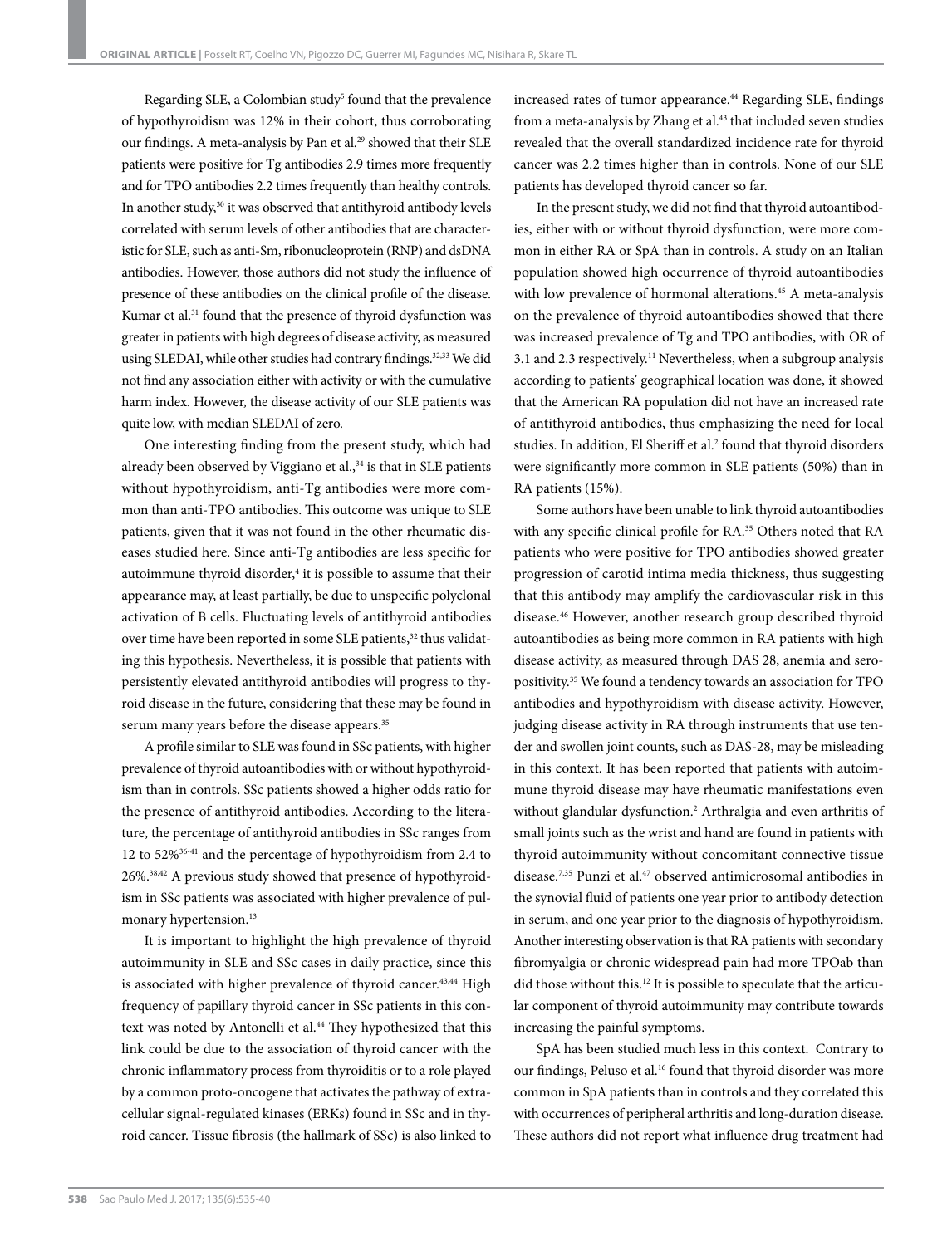on their sample, but others have noted that the frequency of thyroid disorder was lower in SpA patients receiving anti-TNF-alpha treatment.<sup>48</sup> The same was observed in RA patients using adalimumab.49 This may at least partially explain the dissimilarity of these results. In our sample, 17.5% (14/80) of our SpA patients were on anti-TNF drugs. The different ethnic backgrounds of the samples studied may be another explanation.

Our study had a cross-sectional design, and this is one of its limitations. As already mentioned, patients with persistent autoantibody positivity, especially anti-TPO, may develop thyroid disease in the future.35 Also, the study design did not allow us to prove any causal association. Likewise, we were unable to determine what influence antirheumatic immunosuppressive drug treatment has on antibody positivity. Further studies, with longitudinal monitoring and higher numbers of patients are needed to answer these questions. On the other hand, it should be stressed that this study included a control group that was from the same geographical region as the patients, with similar exposure to iodine deficiency, and that all data were corrected for gender, age and tobacco exposure.

# **CONCLUSION**

It was found in our sample that SLE and SSc are diseases associated with higher prevalence of thyroid autoantibodies in patients with and without hypothyroidism. This was not seen in our SpA and RA samples. No link could be established between the presence of thyroid autoantibodies and the results from any of the instruments used to measure inflammatory activity and functional impairment in these cases of rheumatic diseases.

# **REFERENCES**

- 1. Robazzi TCMV, Adan LF. Ocorrência de doenças autoimunes tireoidianas em pacientes com doenças reumáticas [Autoimmune thyroid disease in patients with rheumatic diseases]. Rev Bras Reumatol. 2012;52(3):423-30.
- 2. El-Sherif WT, El Gendi SS, Ashmawy MM, Ahmed HM, Salama MM. Thyroid disorders and autoantibodies in systemic lupus erythematosus and rheumatoid arthritis patients. Egypt J Immunol. 2004;11(2):81-90.
- 3. Caturegli P, De Remigis A, Rose NR. Hashimoto thyroiditis: clinical and diagnostic criteria. Autoimmun Rev. 2014;13(4-5):391-7.
- 4. Sinclair D. Clinical and laboratory aspects of thyroid autoantibodies. Ann Clin Biochem. 2006;43(Pt 3):173-83.
- 5. Franco JS, Amaya-Amaya J, Molano-González N, et al. Autoimmune thyroid disease in Colombian patients with systemic lupus erythematosus. Clin Endocrinol. (Oxf ). 2015;83(6):943-50.
- 6. Feldt-Rasmussen U. Increased risk of thyroid autoimmunity in rheumatoid arthritis. Endocrine. 2015;50(1):4-5.
- 7. Tagoe CE, Zezon A, Khattri S, Castellanos P. Rheumatic manifestations of euthyroid, anti-thyroid antibody-positive patients. Rheumatol Int. 2013;33(7):1745-52.
- 8. Mosca M, Carli L, d'Ascanio A, et al. Occurrence of organ-specific and systemic autoimmune diseases among the first- and second-degree relatives of Caucasian patients with connective tissue diseases: report of data obtained through patient interviews. Clin Rheumatol. 2008;27(8):1045-8.
- 9. Weetman AP, Walport MJ. The association of autoimmune thyroiditis with systemic lupus erythematosus. Br J Rheumatol. 1987;26(5):359-61.
- 10. Lazúrová I, Benhatchi K. Autoimmune thyroid diseases and nonorganspecific autoimmunity. Pol Arch Med Wewn. 2012;122 Suppl 1:55-9.
- 11. Pan XF, Gu JQ, Shan ZY. Increased risk of thyroid autoimmunity in rheumatoid arthritis: a systematic review and meta-analysis. Endocrine. 2015;50(1):79-86.
- 12. Ahmad J, Blumen H, Tagoe CE. Association of antithyroid peroxidase antibody with fibromyalgia in rheumatoid arthritis. Rheumatol Int. 2015;35(8):1415-21.
- 13. Costa CCB, Medeiros M, Watanabe K, Skare TL, Martin P. Tireoidite de Hashimoto pode estar associada a um subgrupo de pacientes de esclerose sistêmica com hipertensão pulmonar [Hashimoto thyroiditis may be associated with a subset of patients with systemic sclerosis with pulmonary hypertension]. Rev Bras Reumatol. 2014;54(5):366-70.
- 14. Avouac J, Airò P, Dieude P, et al. Associated autoimmune diseases in systemic sclerosis define a subset of patients with milder disease: results from 2 large cohorts of European Caucasian patients. J Rheumatol. 2010;37(3):608-14.
- 15. Anaya JM, Rojas-Villarraga A, Mantilla RD, Arcos-Burgos M, Sarmiento-Monroy JC. Polyautoimmunity in Sjögren Syndrome. Rheum Dis Clin North Am. 2016;42(3):457-72.
- 16. Peluso R, Lupoli GA, Del Puente A, et al. Prevalence of thyroid autoimmunity in patients with spondyloarthropathies. J Rheumatol. 2011;38(7):1371-7.
- 17. Laurberg P, Andersen S, Pedersen IB, Knudsen N, Carlé A. Prevention of autoimmune hypothyroidism by modifying iodine intake and the use of tobacco and alcohol is manoeuvring between Scylla and Charybdis. Hormones (Athens). 2013;12(1):30-8.
- 18. Hochberg MC. Updating the American College of Rheumatology revised criteria for the classification of systemic lupus erythematosus. Arthritis Rheum. 1997;40(9):1725.
- 19. Arnett FC, Edworthy SM, Bloch DA, et al. The American Rheumatology Association 1987 revised criteria for the classification of rheumatoid arthritis. Arthritis Rheum. 1988;31(3):315-24.
- 20. van den Hoogen F, Khanna D, Fransen J, et al. 2013 classification criteria for systemic sclerosis: an American college of rheumatology/European league against rheumatism collaborative initiative. Ann Rheum Dis. 2013;72(11):1747-55.
- 21. Sieper J, Rudwaleit M, Baraliakos X, et al. The Assessment of SpondyloArthritis international Society (ASAS) handbook: a guide to assess spondyloarthritis. Ann Rheum Dis. 2009;68 Suppl 2:ii1-44.
- 22. Bombardier C, Gladman DD, Urowitz MB, Caron D, Chang CH. Derivation of the SLEDAI. A disease activity index for lupus patients. The Committee on Prognosis Studies in SLE. Arthritis Rheum. 1992;35(6):630-40.